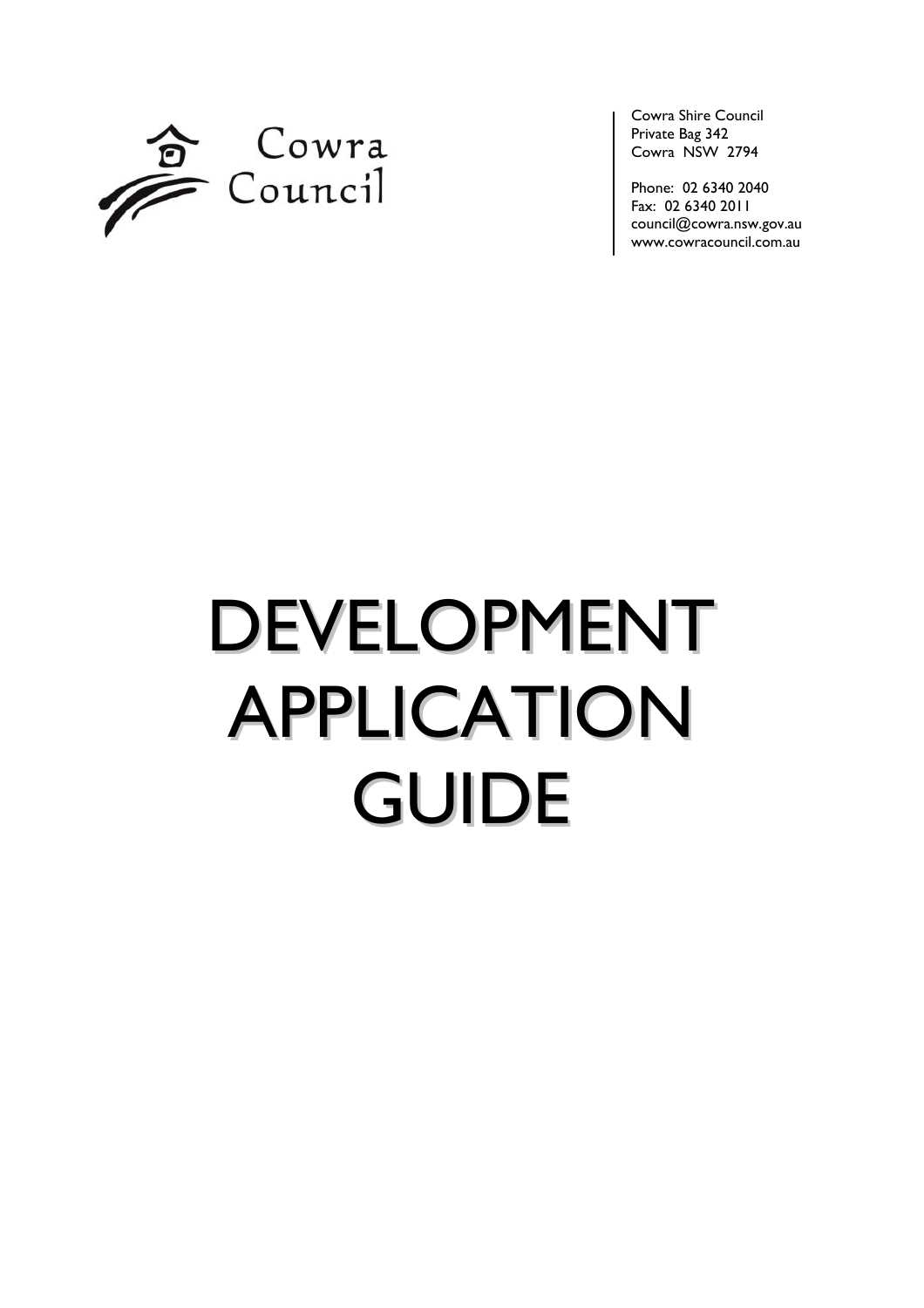## **About This Guide**

This Development Application Guide explains how to prepare a development application for local development. It provides a simple, step-by-step guide to all the things you need to do before submitting an application. You can use the Development Application Guide as a checklist for completing your plans and other supporting documentation. If your application includes all the details needed to assess it, we can deal with it more quickly.

This Guide is not designed to assist with more complicated development applications such as designated development or State significant development. In such cases Council would expect the proponents to liaise early with Council to determine the likely processing requirements.

If you need more information or advice, telephone Council's Department - Environmental Services on (02) 6340 2040.

## **Background of DA Process**

#### **What is a DA?**

A development application (or DA) is a formal request for permission for development. As a minimum an application consists of:

- d. Plans and drawings of the proposed development;
- ÷ A Statement of Environmental Effects and other documentation; and
- 4 A completed application form.

This guide explains how to prepare each of the above components of a development application.

#### **When do I need to lodge a DA?**

Except for "Exempt Development" or "Complying Development" you generally need to lodge a Development Application if you propose to do any of the following:

- ÷ Erect a new building or structure, including outbuildings, swimming pool, retaining walls etc;
- ÷ Add to or alter an existing building;
- d. Demolish a building;
- 4 Demolish, damage or alter a building or place that is a heritage item or that is within a heritage conservation area;
- 4 Change the use of an existing building or land;
- d. Subdivide land or strata subdivide a building;
- ÷ Display an advertising sign;
- d. Carry out earthworks, excavation or filling.

If you are unsure whether you need to lodge a development application, telephone Council's Department - Environmental Services on (02) 6340 2040.

#### **What is Exempt and Complying Development?**

Exempt Development is minor development that does not need approval from Council. Complying Development is development that qualifies for Council approval via a process that is more streamlined than the Development Application process. The circumstances where works are exempt or complying development are detailed in the State Environmental Planning Policy (Exempt & Complying Development Codes) 2008.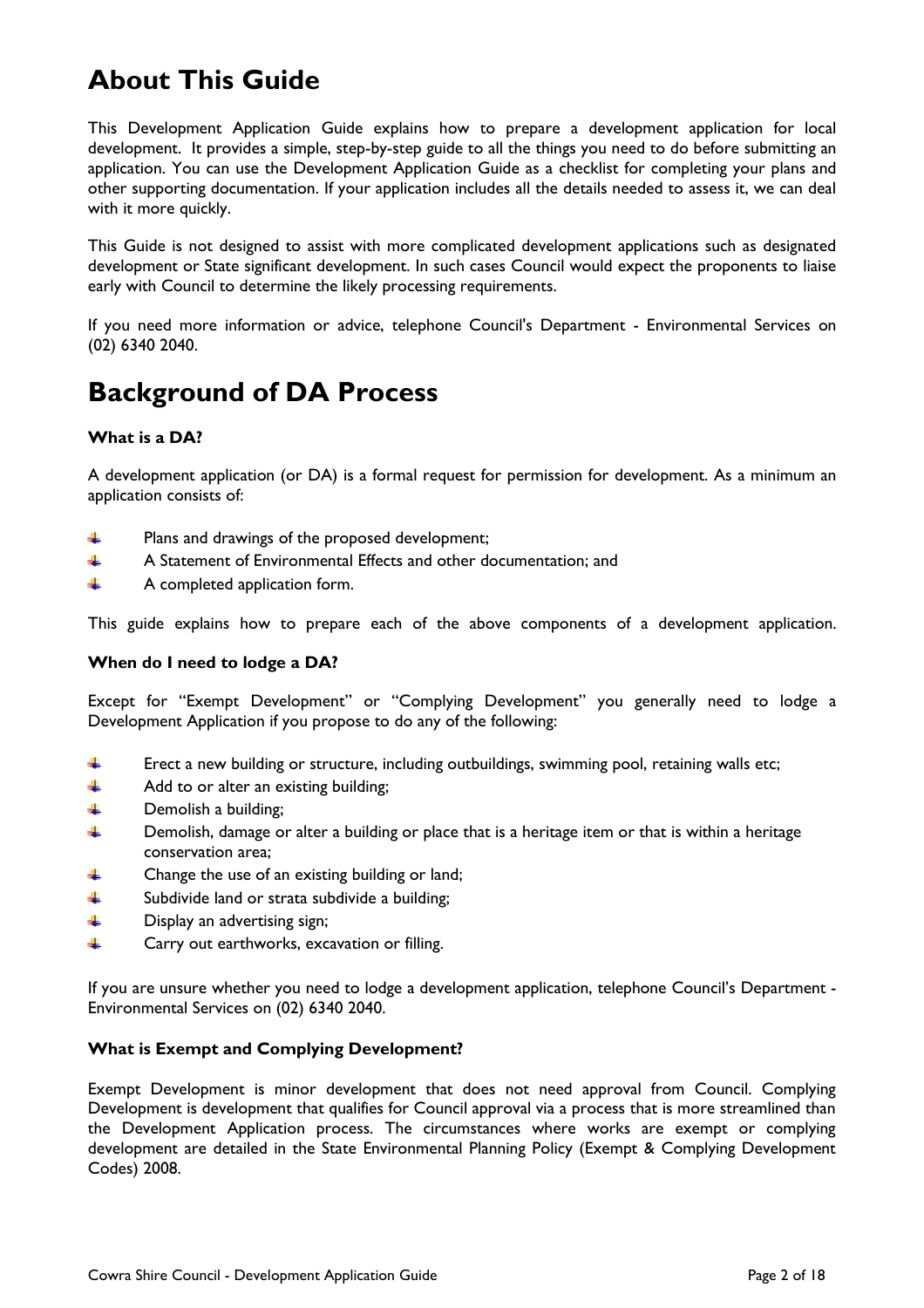#### **What information must be included in a DA?**

The Environmental Planning and Assessment Regulation 2000 states that a DA must contain the following information:

- ÷ The name and address of the applicant;
- ÷ A description of the development to be carried out;
- d. The address, and formal particulars of title, of the land on which the development is to be carried out;
- ÷ An indication as to whether the land is, or is part of, critical habitat;
- ÷ An indication as to whether the development is likely to significantly affect threatened species, populations or ecological communities, or their habitats;
- A list of any authorities from which concurrence must be obtained before the development may 4 lawfully be carried out;
- A list of any approvals of the kind referred to in section 91(1) of the Act that must be obtained d. before the development may lawfully be carried out;
- The estimated cost of the development; 4
- 4 If the applicant is not the owner of the land, a statement signed by the owner of the land to the effect that the owner consents to the making of the application; and
- d. A list of the documents accompanying the application;

#### **What documents must accompany a DA?**

The Environmental Planning and Assessment Regulation 2000 states that a DA must be accompanied by the following documents:

- 4 A site plan of the land;
- 4 A plan of the development;
- d. A Statement of Environmental Effects (in the case of development other than Designated Development);
- d. In the case of development that involves the erection of a building, an A4 plan of the building that indicates its height and external configuration, as erected, in relation to its site (as referred to in clause 56 of this Regulation);
- 4 A BASIX Certificate and any supporting information referred to in the certificate. More information on BASIX can be found by visiting the website: [www.basix.nsw.gov.au](http://www.basix.nsw.gov.au/)
- d. An Environmental Impact Statement (in the case of Designated Development);
- d. A species impact statement (in the case of land that is, or is part of, critical habitat or development that is likely to significantly affect threatened species, populations or ecological communities, or their habitats);
- d. If the development involves any subdivision work, preliminary engineering drawings of the work to be carried out;
- d. If an environmental planning instrument requires arrangements for any matter to have been made before development consent may be granted (such as arrangements for the provision of utility services), documentary evidence that such arrangements have been made;
- 4 If the development involves a change of use of a building (other than a dwelling house or a building or structure that is ancillary to a dwelling house):
	- (i) a list of the Category 1 fire safety provisions that currently apply to the existing building; and
	- (ii) a list of the Category 1 fire safety provisions that are to apply to the building following its change of use;
- 4 If the development involves building work to alter, expand or rebuild an existing building, a scaled plan of the existing building; and
- d. If the land is within a wilderness area and is the subject of a Wilderness Protection Agreement or Conservation Agreement within the meaning of the *Wilderness Act 1987*, a copy of the consent of the Minister for the Environment to the carrying out of the development.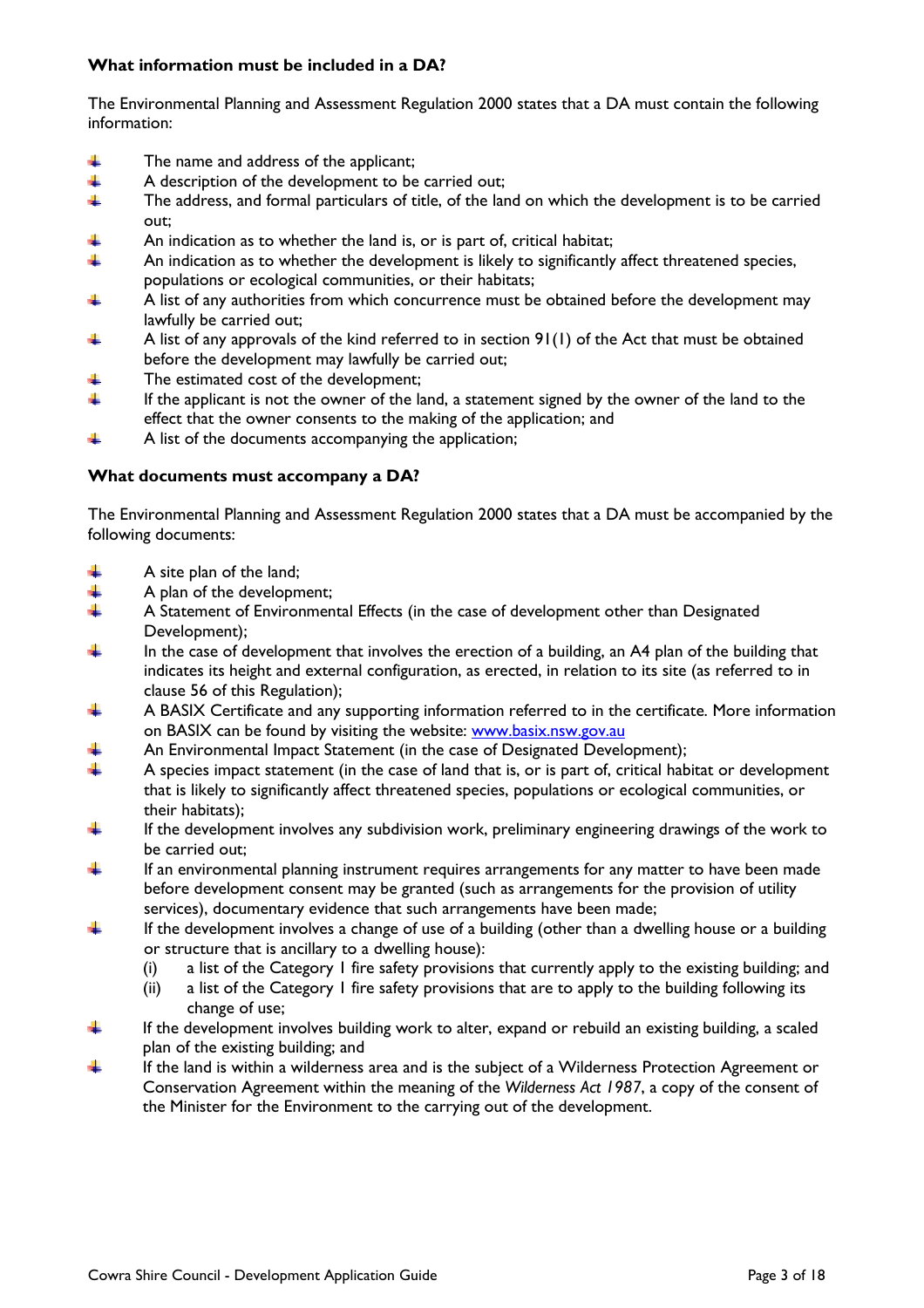## **Follow These 5 Steps**

As previously stated this DA Guide explains how to prepare a development application for local development. To lodge a DA for local development it is suggested you follow these 5 steps:

- **1.** Ask about Council controls and policies.<br>**2.** Prepare plans and drawings.
- **2.** Prepare plans and drawings.<br>**3.** Prepare a Statement of Envir
- **3.** Prepare a Statement of Environmental Effects.<br>**4.** Complete a Development Application.
- **4.** Complete a Development Application.<br>**5.** Lodge the application correctly.
- **5.** Lodge the application correctly.

Each step is explained as follows.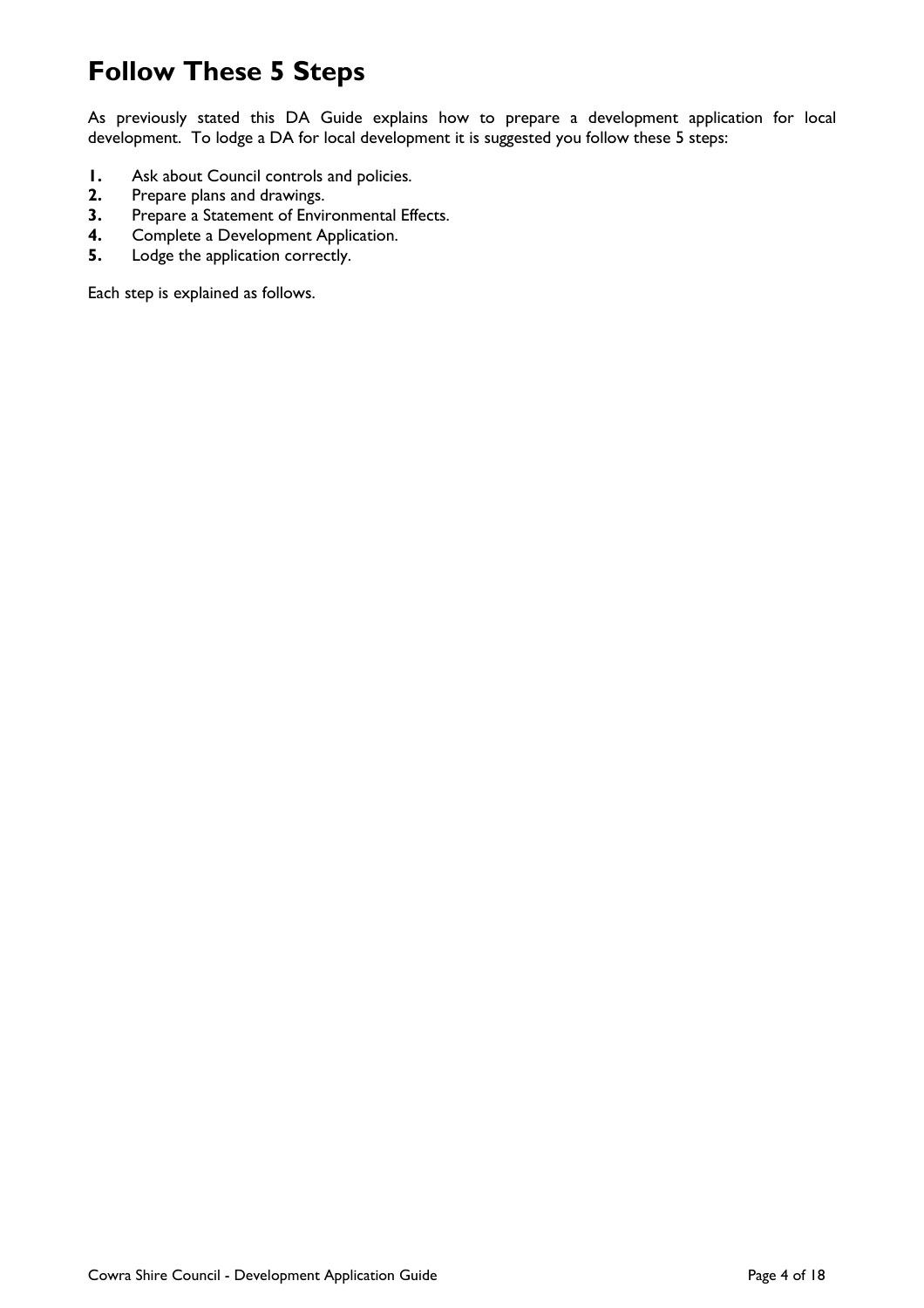# **5 Steps to preparing a DA**

## **Step 1 - Ask about Council Controls & Policies**

#### **Ask us first!**

The first step in preparing a DA is to find out about Council development controls, policies and guidelines. Before you can start designing your proposal, you need to know about:

- ₩ Cowra Local Environment Plan 2012;
- 4 Any other state environmental planning instruments;
- Relevant development control plans;
- 半半半 Design principles and guidelines;
- Previous Council decisions; and
- 4 Likely conditions of consent, including development contributions that may be payable;
- d. Other fees and charges that may be applicable to your proposal.

We suggest you contact Council's Department - Environmental Services for information and advice as early as possible in the preparation of your DA. Our staff can answer most enquiries over the phone, or you can call in personally. They can also refer you to an assessment officer who can provide detailed advice regarding:

- 4 Relevant design guidelines and objectives;
- 4 Site constraints;
- +++ Assessment criteria about certain proposals;
- Assessment criteria about the environment, contaminated land, heritage;
- Servicing and infrastructure requirements;
- Approvals needed under the Local Government Act;
- $\ddot{}$ Building regulations and Construction Certificates; and
- d. Other matters that you will need to consider when designing your proposal.

For a detailed response to a more complicated development proposal, we suggest that you complete a 'Pre-Lodgement DA Form' and Council's Department - Environmental Services will provide you with written comments and be available for a meeting to discuss your proposal.

If you need more information or advice, telephone Council's Department - Environmental Services on (02) 6340 2040.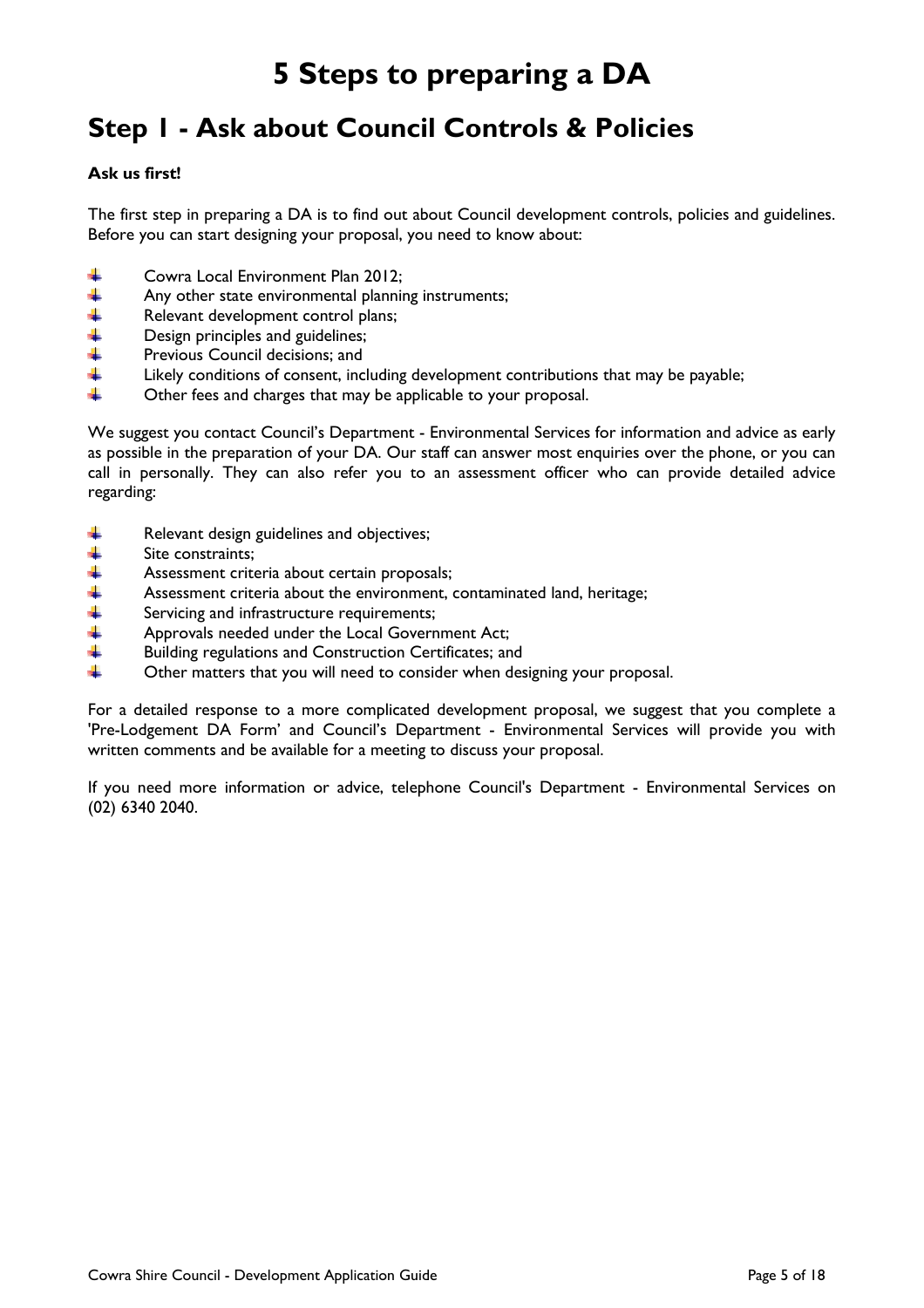## **Step 2 – Plans and Drawings**

#### **Which plans?**

You will need to prepare plans and drawings to support your DA. The actual plans required for your proposal will depend on the type of development proposed. The following is a general guide as to what plans your application will need, however, we recommend that you check with Council's Development - Environmental Services for any requirements that specifically relate to your proposal or the site.

As a general rule all plans should be drawn at an appropriate scale and include the date, author's name, north point (toward solar north) and scale (show ratio and bar scale).

#### **A Site Analysis Plan (all applications)**

A Site Analysis Plan is an aerial view of your proposal and assists the developer and Council consider the existing landscape and development on the site, and to gauge the impacts of the proposed new development on the site and its surrounds. The Site Analysis Plan is usually presented as a site plan drawn at 1:100 or 1:200 that depicts existing constraints and opportunities on the land and any building improvements on the site and adjoining properties. It is used to help determine how the proposed new development will fit into the locality with minimal impact on the site or on neighbouring or near-by development. The following should be included, as a minimum, on a Site Analysis Plan:

- ÷ Location, boundary dimensions, site area and north point;
- 4 Location and type of existing vegetation;
- Flood prone areas, waterways or drainage lines;
- Location and use of buildings;
- The location and use of buildings on adjoining sites;
- \*\*\*\*\* Existing access arrangements;
- Services (phone, power, sewer, water etc); and
- 4 Contaminated areas and land degradation areas;
- d. Contours of the site and adjacent allotments.

#### **Site Plan (all applications other than subdivisions)**

The site plan will clearly show where the proposed use/building will be located in relation to the property boundaries. Development on small urban sized blocks is generally drawn at standard scales such as 1:100 or 1:200, with scales of 1:500 or greater being used on larger blocks. The site plan should include the following:

- d. Location of proposed new buildings, alterations or works (show setback distances from boundaries and adjoining buildings);
- 4 Location of any on-site waste treatment system;
- 4 Existing buildings (show outline only) and vegetation;
- $\frac{1}{2}$ Proposed landscaped areas;
- Walls and fences;
- Vehicle entrance and exit driveways; and
- 4 Car parking and loading areas (if applicable).
- d. Existing levels of the land in relation to buildings and roads.

#### **Floor plan (all applications involving erection of a building)**

A floor plan is a bird's-eye view of the building with the roof removed. The floor plan must be drawn to scale, preferably 1:100, and must include:

- ÷ The height of floor level in relation to existing and future ground levels;
- $+ +$ The layout, partitioning, room dimensions and intended uses for each part of the building;
- Window and door locations, and sizes;
- 4 Floor levels and steps in floor levels;
- 4 The location of plumbing fixtures;
- d. Wall structure type and thickness.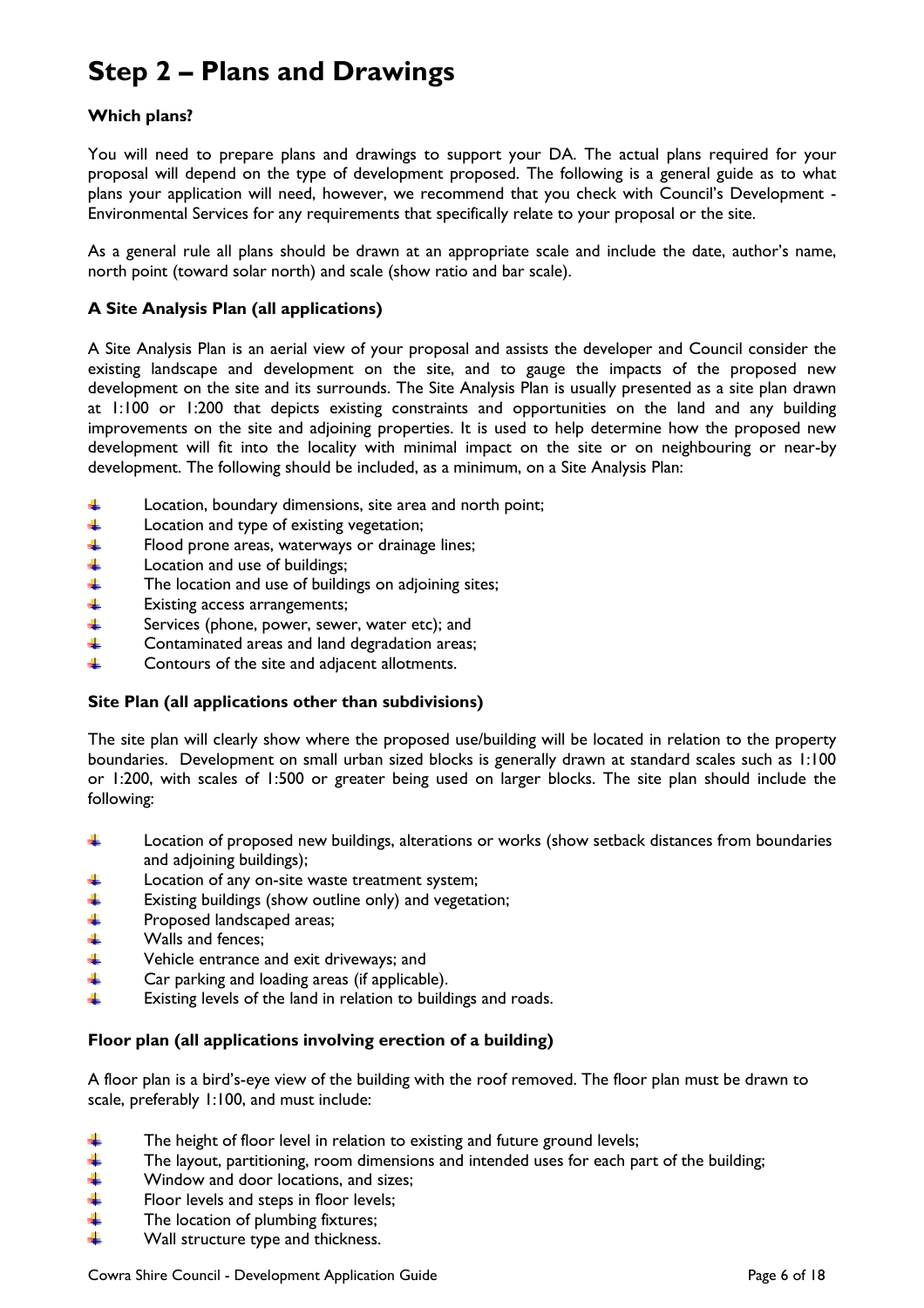#### **Elevations (all applications involving erection of a building)**

The elevations (or side view) of buildings will clearly show the appearance of buildings. Elevation drawings are generally drawn at standard scales such as 1:100 or 1:200 and show elevations of all four sides of the building. The elevation drawings should include the following:

- Existing buildings (show outline only); ÷
- \*\*\*\*\* Building facade, windows, doors, roof profile;
- External finishes (eg wall, roof, window, door and fence materials, paint colours, etc);
- Finished ground levels, floor levels, ceiling levels, roof line levels (show driveway grade);
- Chimneys, flues, exhaust vents and ducts (show height in relation to adjoining roof levels);
- Downpipes and gutters;
- 4 Retaining walls and fences (indicate height); and
- d. Extent of excavation or filling of the site.

#### **Subdivision Plan (all subdivision applications)**

This plan will clearly illustrate the proposed subdivision layout. Draw the plan to a standard scale such as 1:200 or 1:500 and show the following details:

- ₩ Existing and proposed boundaries;
- 4 Lot and deposited plan numbers;
- \*\*\*\*\*\* Relationship to existing roads and subdivision boundaries (show width of roads);
- Proposed boundary dimensions (metres);
- Proposed lot areas (square metres);
- Proposed roads, pathways (indicate width);
- Existing/proposed easements and rights of way;
- Existing/proposed public reserves, drainage reserves;
- 4 Existing and finished levels (contours or spot heights with Australian Height Datum values); and
- 4 Details of any environmental constraints, dams etc.

#### **Landscape Plan (all commercial, industrial & residential flat building developments)**

This plan should illustrate in concept form the proposed landscaping that will be used to complement the development. The plan should demonstrate an understanding of the site and its context. Draw the plan to a standard scale such as 1:100 or 1:200m and show the following details:

- ÷ Finished surface levels, embankments and grades (indicate extent of cut and fill);
- 4 Existing trees to be retained or removed;
- 4 Proposed planting (indicate species, location, massing and mature height);
- 4 Proposed surface treatments and restorations (eg turf, paving, bank stabilisation, mounds, etc); and
- d. Proposed fences and retaining walls (indicate height and material).

#### **Erosion and Sediment Control Plan (all commercial, industrial, residential developments)**

This plan illustrates how soil erosion can be minimised on the site. Draw a site plan to a standard scale such as 1:100, 1:200 or 1:500 and show the following details:

- ÷ Existing surface contours (Australian Height Datum values);
- 4 Proposed finished surface contours (Australian Height Datum values);
- 4 Extent of earthworks, stockpiles, access roads, impervious areas, construction entrances, drainage lines;
- 4 Proposed runoff diversion measures, such as earth perimeter banks and channels, straw bale perimeter banks, diversion banks and channels, level spreaders, drop down drains and check dams;
- 4 Proposed sediment trapping devices, such as sediment fences, straw bale-geotextile fabric filters, sediment traps, sediment basins and grade stabilising structures; and
- 4 Proposed revegetation and stabilisation areas.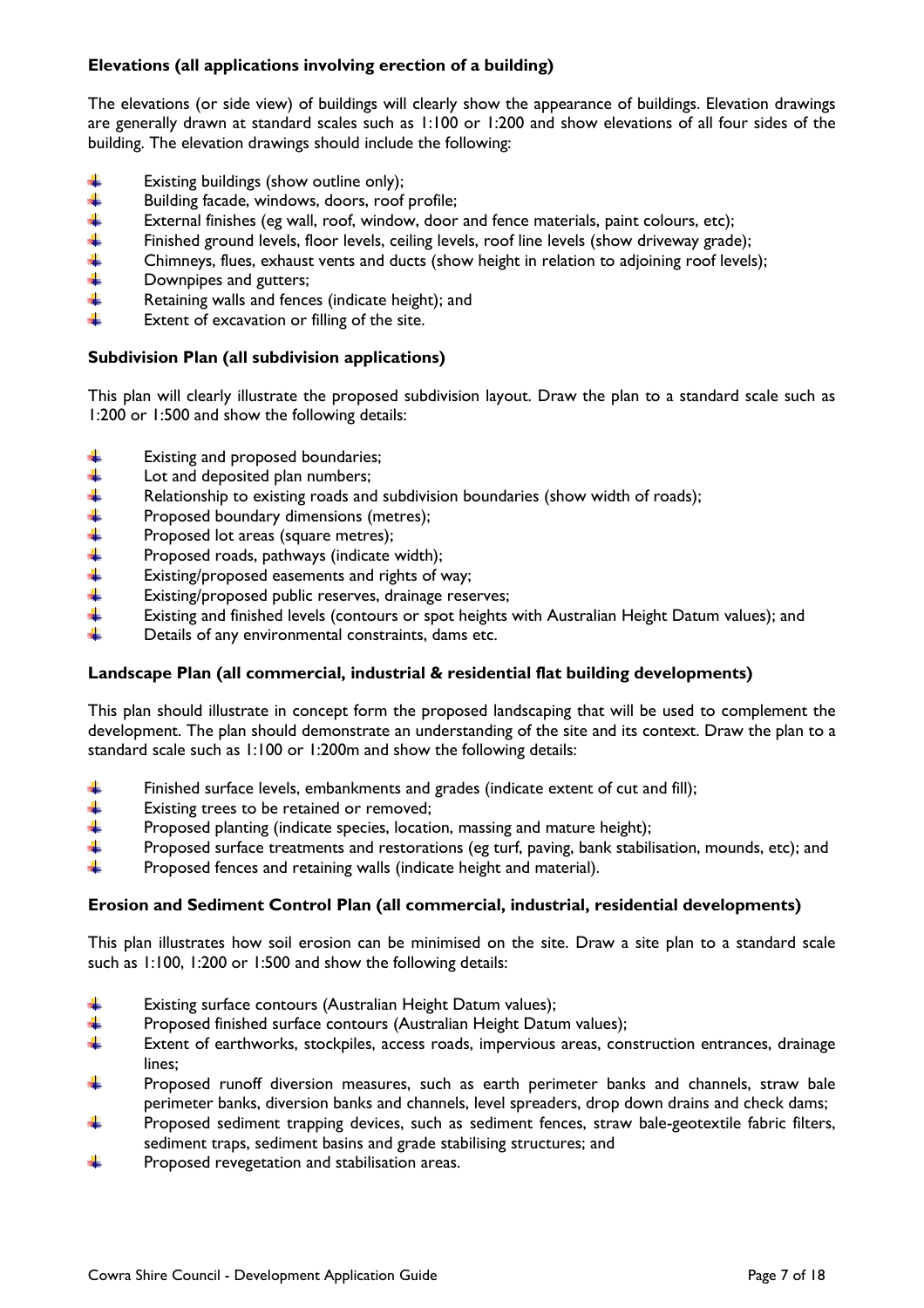#### **Shadow Diagram (where overshadowing will result)**

This plan will illustrate the extent of shadows cast by existing and proposed buildings, including buildings on adjoining land. Draw the plan to a standard scale such as 1:100 or 1:200, and show the following details:

- 4 Position of existing and proposed buildings on the site;
- 4 Position of buildings on adjoining land, showing location of windows;
- 4 Shadows cast at equinoxes (22nd September and 22nd March) and winter solstice (22nd June); for 9am, 12 noon and 3pm (show altitude and azimuth angles); and
- 4 If proposal is replacing an existing building, show change in shadows from existing to proposed development.

#### **Notification Plans (all applications)**

In addition to the above relevant plans you must also supply a site plan and elevations on an A4 sized paper. This will illustrate the four elevations of the proposed building(s) including its maximum height and its position on the site showing boundary setbacks. This is a separate plan used by Council to notify adjoining property owners of your proposal. It is also available to any interested members of the public who may wish to know what you propose to construct. For privacy reasons, do not show the floor plan of the building(s) on this copy.

#### **How many copies?**

Provide us with:

- ₩ 4 copies of the reduced notification plan (A4).
- d. Minimum 2 copies of all other plans - check with Customer Service Centre before lodgement.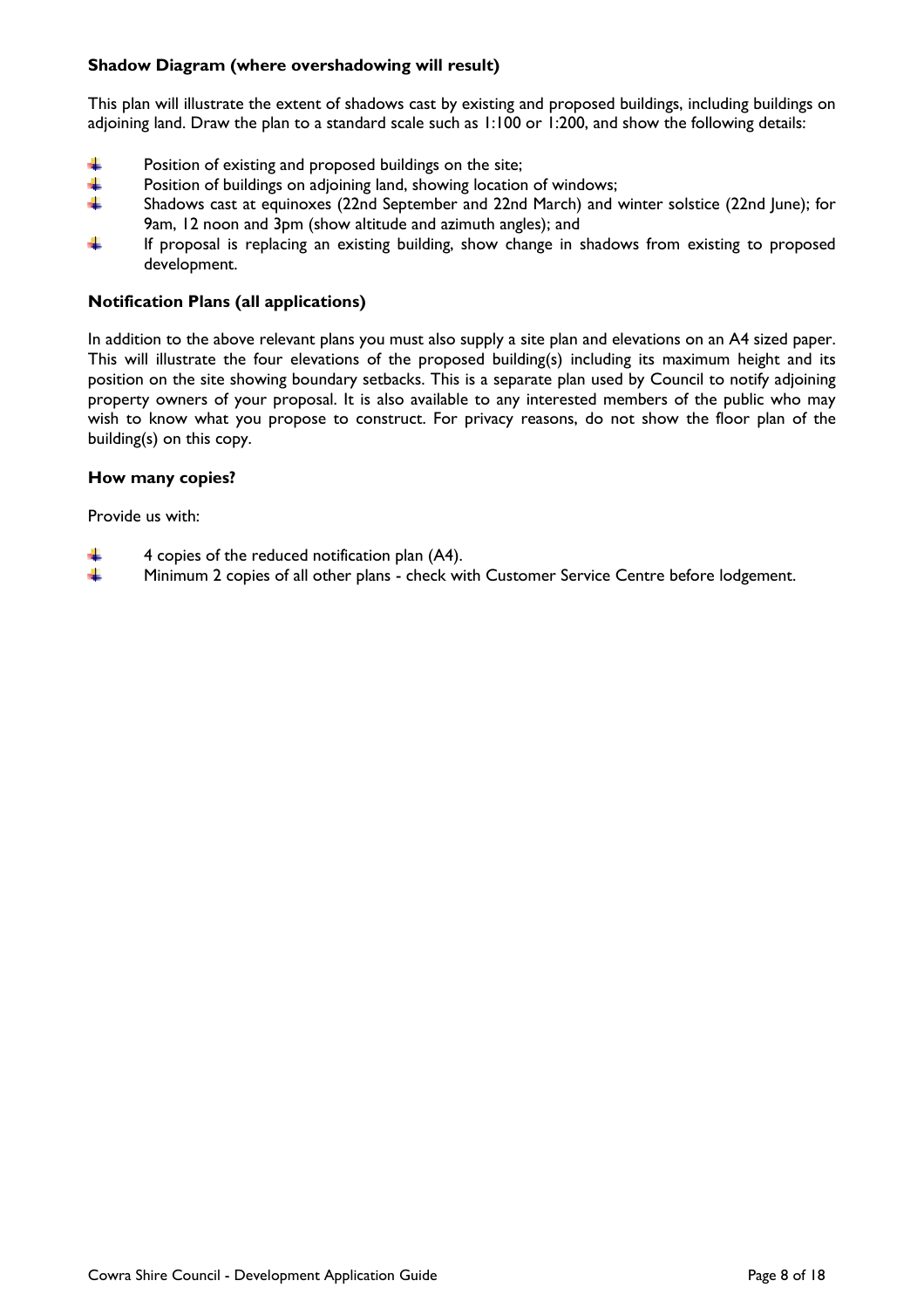## **Step 3 – Statement of Environmental Effects**

#### **What is a Statement of Environmental Effects?**

A Statement of Environmental Effects (SEE) is a report outlining the likely impacts of the proposal, and the proposed measures that will mitigate these impacts. The statement includes written information about the proposal that cannot be readily shown on your plans and drawings. The Environmental Planning and Assessment Regulation 2000 requires that a SEE should address all the issues that are applicable to your proposal and must indicate the following:

- ÷ The environmental impacts of the development;
- 4 How the environmental impacts of the development have been identified;
- 4 The steps to be taken to protect the environment or to lessen the expected harm to the environment; and
- 4 Any matters required to be indicated by any guidelines issued by the Director-General for the purposes of this clause;

We would recommend that you try to structure your SEE to address the following:

- Description of land and definition of land use proposal (as defined in the relevant LEP);
- Description of present and previous use of the land;
- Description of present use of adjoining land;
- \*\*\*\*\*\* Description of visual setting (eg character of area, streetscape, urban/rural setting);
- Description of the age and condition of buildings on the site;
- Statement as to whether the site is contaminated or not and details of any previous contamination investigations carried out on the site;
- d. Description of the proposal including,
	- $\triangleright$  Description and use of existing and proposed buildings and any associated works;

If the proposed use is of a commercial nature, the following should be provided:

- $\triangleright$  Operational details;
- $\triangleright$  Hours and days of operation;
- $\triangleright$  Number of staff;
- $\geq$  Maximum expected number of customers;<br> $\geq$  Method of deliveries (loading, unloading);
- $\triangleright$  Method of deliveries (loading, unloading);<br> $\triangleright$  Expected timing and frequency of deliveri
- $\geq$  Expected timing and frequency of deliveries;<br> $\geq$  Production processes including flow diagram
- $\triangleright$  Production processes including flow diagram (if applicable);<br> $\triangleright$  Type of waste products (if applicable); and
- $\triangleright$  Type of waste products (if applicable); and  $\triangleright$  Any hazardous materials use, storage or pr
- Any hazardous materials use, storage or processing (if applicable);
- ÷ Assessment of compliance with all the relevant provisions contained in State Environmental Planning Policies, Local Environmental Plan and Development Control Plan(s) applying to the land/development;
- Assessment of site constraints (eg flooding, slope, adjoining land uses);
- Assessment of site suitability for proposed development; d.
- Analysis of the likely environmental impacts of the development and how these have been identified; and
- ₩ Steps taken to prevent the environment impacts or lessen the expected harm.

#### **How many copies?**

Provide 2 copies of your SEE.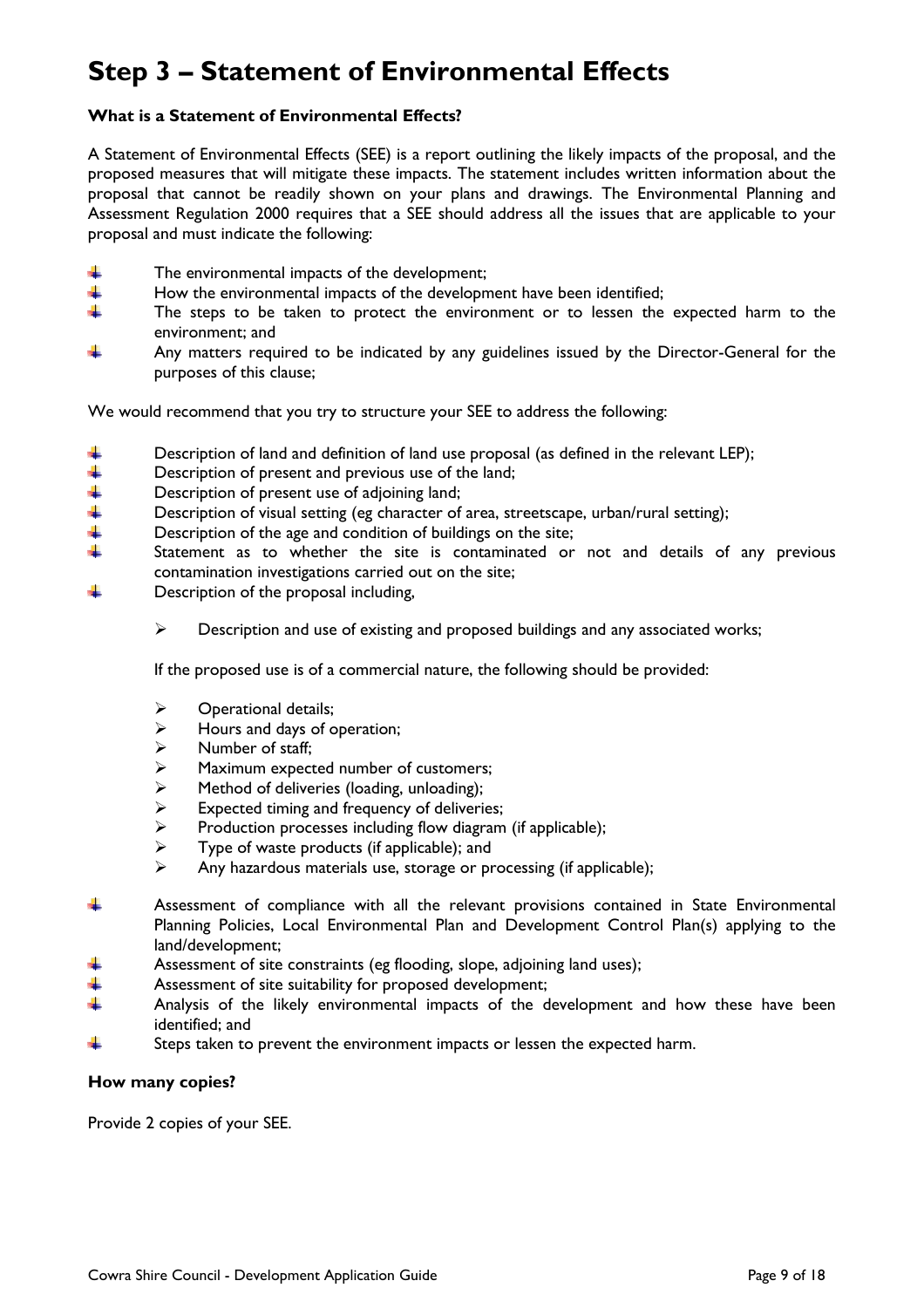## **Step 4 – Complete the Application Form**

The Environmental Planning and Assessment Regulation 2000 provides details on how a development application must be made. To ensure your application is properly lodged with Council it is important that the application form is completed correctly. The following advice is provided to assist you with filling out the more difficult sections of the DA Form:

#### **Estimated Cost of the Development**

For development involving the erection of a building, the costs include all costs associated with the construction of the building such as materials and labour. It also includes the costs associated with preparing the building for the purpose for which it is to be used (such as the costs of plant, fittings, fixtures and equipment).

The NSW Department of Planning and Infrastructure provides the following recommendations on who should estimate the costs of development:

#### Development up to \$100,000

The cost can be estimated by the applicant or by a suitably qualified person\*. The methodology used to calculate the cost must be submitted with your application. Council uses the Building Cost Guide dated July 2006 (published by the Australian Institute of Building Surveyors – AIBS NSW Chapter) to verify your estimate.

#### Development between \$100,000 and \$3 million.

The cost must be estimated by a suitably qualified person with the methodology used to calculate the cost submitted with your application.

#### Development more than \$3 million.

A detailed cost report prepared by a registered quantity surveyor verifying the cost of the development is to be submitted with your application.

Please ensure that your development application is supported with the appropriate information in accordance with the above recommendations.

\*A suitably qualified person is a licensed builder, registered architect, qualified building designer or registered quantity surveyor. The required supporting documentation must be submitted to ensure that your application is not delayed.

#### **Describe the Proposed Development**

You must describe the proposed development in detail. Tell us exactly what you propose and define the land use (eg. dwelling-house, shop, subdivision, factory). Council's Department – Environmental Services can assist in properly describing the proposed development.

#### **Integrated Development**

Your proposal may require approval from other government agencies. Developments that require approvals may be classed as integrated development. Integrated development is development (not being complying development) that, in order for it to be carried out, requires development consent and one or more of the following approvals:

| Legislation                          | <b>Provision</b> | <b>Approval</b>                                                                                                                                              |  |  |  |  |
|--------------------------------------|------------------|--------------------------------------------------------------------------------------------------------------------------------------------------------------|--|--|--|--|
| <b>Fisheries Management Act 1994</b> | $s$ 144          | aquaculture permit (cultivating fish or<br>marine<br>vegetation for sale in commercial purposes)                                                             |  |  |  |  |
|                                      | $s$ 201          | permit to carry out dredging or reclamation work                                                                                                             |  |  |  |  |
|                                      | s 205            | permit to cut, remove, damage or destroy marine<br>vegetation on public water land or an aquaculture<br>lease, or on the foreshore of any such land or lease |  |  |  |  |
|                                      | $s$ 219          | permit to obstruct the free passage of fish                                                                                                                  |  |  |  |  |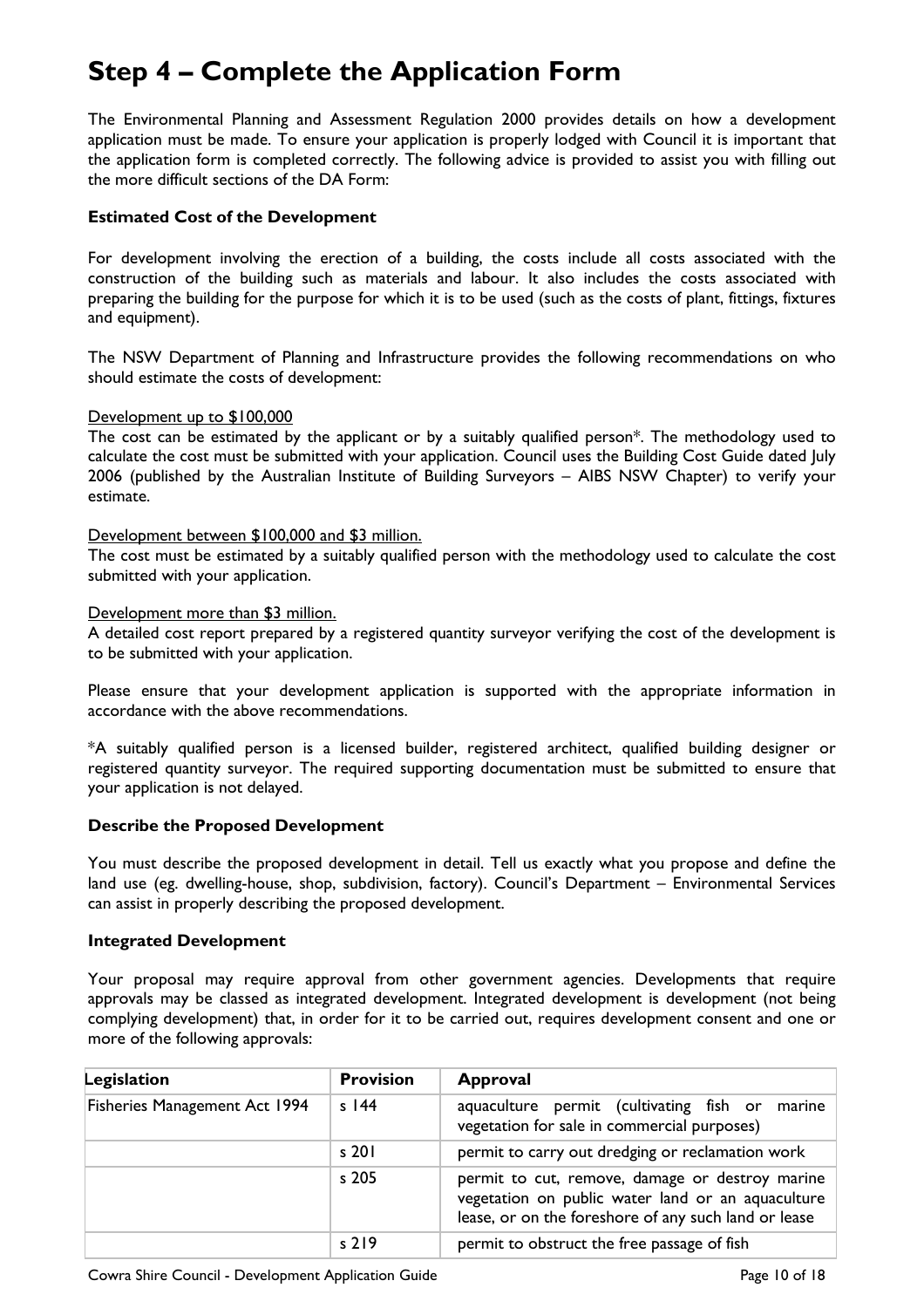| Heritage Act 1977                                           | s 58                       | approval in respect of the doing or carrying out of<br>an act, matter or thing referred to in s 57 (1)                                                                                                                                                                                                                                                                                          |  |
|-------------------------------------------------------------|----------------------------|-------------------------------------------------------------------------------------------------------------------------------------------------------------------------------------------------------------------------------------------------------------------------------------------------------------------------------------------------------------------------------------------------|--|
| Mine Subsidence Compensation<br><b>Act 1961</b>             | s <sub>15</sub>            | approval to alter or erect improvements within a<br>mine subsidence district or to subdivide land therein                                                                                                                                                                                                                                                                                       |  |
| Mining Act 1992                                             | ss 63, 64                  | grant of mining lease                                                                                                                                                                                                                                                                                                                                                                           |  |
| National Parks and Wildlife Act<br>1974                     | s 90                       | consent to knowingly destroy, deface or damage or<br>knowingly cause or permit the destruction or<br>defacement of or damage to, a relic or Aboriginal<br>place                                                                                                                                                                                                                                 |  |
| Petroleum (Onshore) Act 1991                                | s <sub>9</sub>             | grant of production lease                                                                                                                                                                                                                                                                                                                                                                       |  |
| Protection of the Environment<br><b>Operations Act 1997</b> | ss 43 (a), 47<br>and 55    | protection<br>licence<br>authorise<br>Environment<br>to<br>carrying out of scheduled development work at any<br>premises.                                                                                                                                                                                                                                                                       |  |
|                                                             | ss 43 (b), 48<br>and 55    | licence<br>authorise<br>Environment<br>protection<br>to<br>carrying out of scheduled activities at any premises<br>(excluding any activity described as a "waste activity"<br>but including any activity described as a "waste<br>facility").                                                                                                                                                   |  |
|                                                             | ss 43 (d), 55<br>and $122$ | Environment protection licences to control carrying<br>out of non-scheduled activities for the purposes of<br>regulating water pollution resulting from the activity.                                                                                                                                                                                                                           |  |
| Roads Act 1993                                              | $s$ 138                    | consent to:<br>(a) erect a structure or carry out a work in, on or<br>over a public road, or<br>(b) dig up or disturb the surface of a public road, or<br>(c) remove or interfere with a structure, work or<br>tree on a public road, or<br>(d) pump water into a public road from any land<br>adjoining the road, or<br>(e) connect a road (whether public or private) to a<br>classified road |  |
| Rural Fires Act 1997                                        | s 100B                     | authorisation under section 100B in respect of bush<br>fire safety of subdivision of land that could lawfully<br>be used for residential or rural residential purposes<br>or development of land for special fire protection<br>purposes                                                                                                                                                        |  |
| Water Management Act 2000                                   | ss 89, 90, 91              | water use approval, water management work<br>approval or activity approval under Part 3 of<br>Chapter 3                                                                                                                                                                                                                                                                                         |  |

Council's DA form includes a section where you can list any of the integrated approvals from State authorities that you may require in order for the development to proceed.

If you are unsure whether another approval is needed, please consult with the relevant agency. Similarly, if your proposal does involve any of the above matters, we strongly recommend that you consult with the authority concerned before you lodge a DA.

Applications for integrated development will be referred to the relevant agency to obtain their 'general terms of approval'. Any general terms of approval will be incorporated in the determination of the DA.

Please note that an additional fee applies to integrated developments.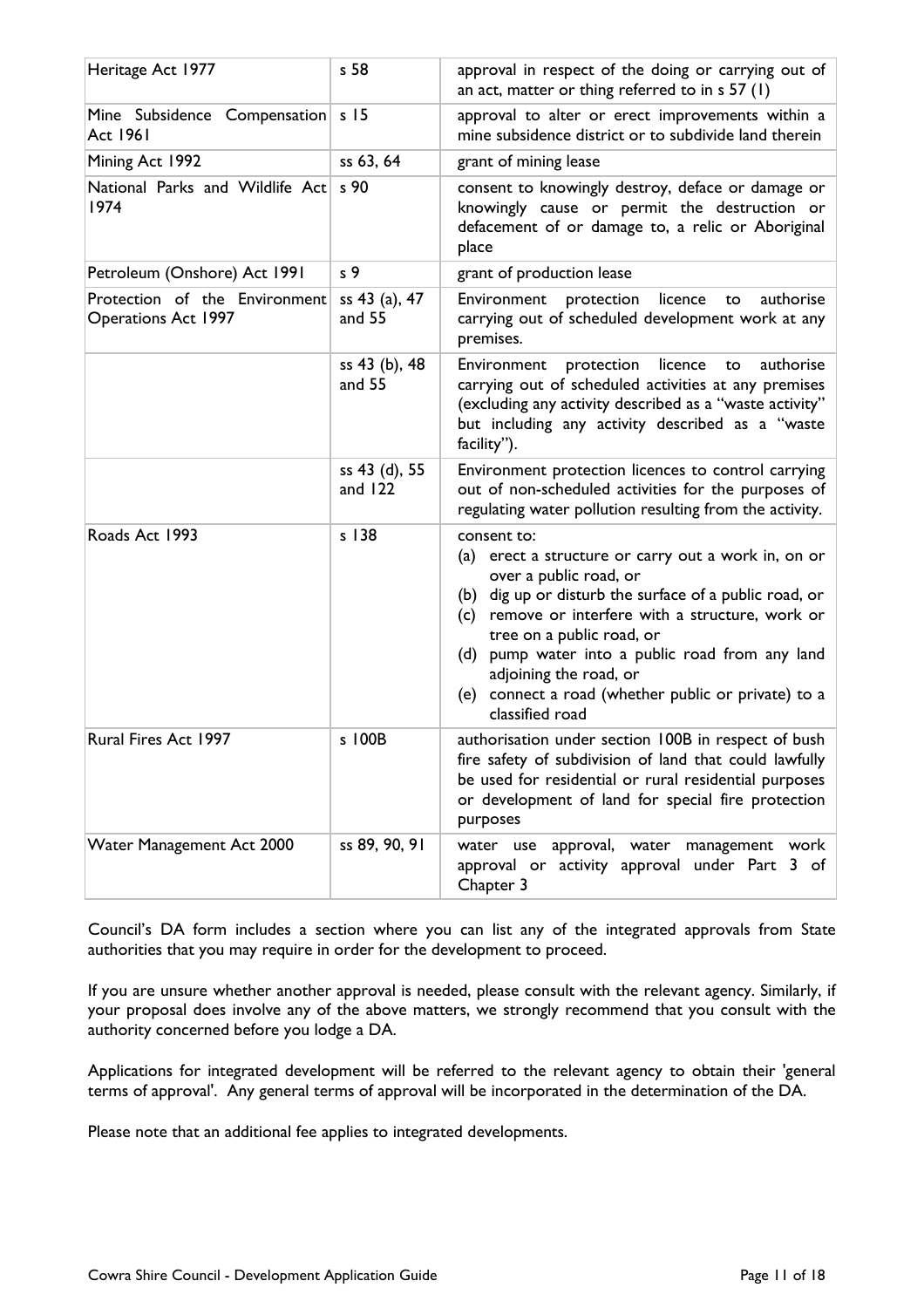#### **Other Council Approvals**

There may be other Council approvals required to permit your development proposal in addition to development consent. By ticking any boxes that are relevant in the DA form, you will avoid the need to make a separate application later. An additional fee may also apply.

#### **Owner's Consent**

You must obtain the consent of the landowner/s. If there is more than one landowner, every owner must sign. If the owner is a company or owners' association, the application must be signed by an authorised person of the company, preferably under common seal. If land is owned by a company or is within a strata building, the seal of the company or body corporate should be attached to the application. If the application form is not signed by the landowner(s), we cannot determine your application.

#### **Your Signature**

As the applicant for the DA you are required to sign the DA Form. Please note that all correspondence and enquiries will be made to the applicant of the DA.

**Note: A Council officer will be required to inspect your property following DA lodgement. Please identify in your application any potential barriers or risks (locked gates, dogs etc.) or if you wish to be contacted prior to the site inspection.**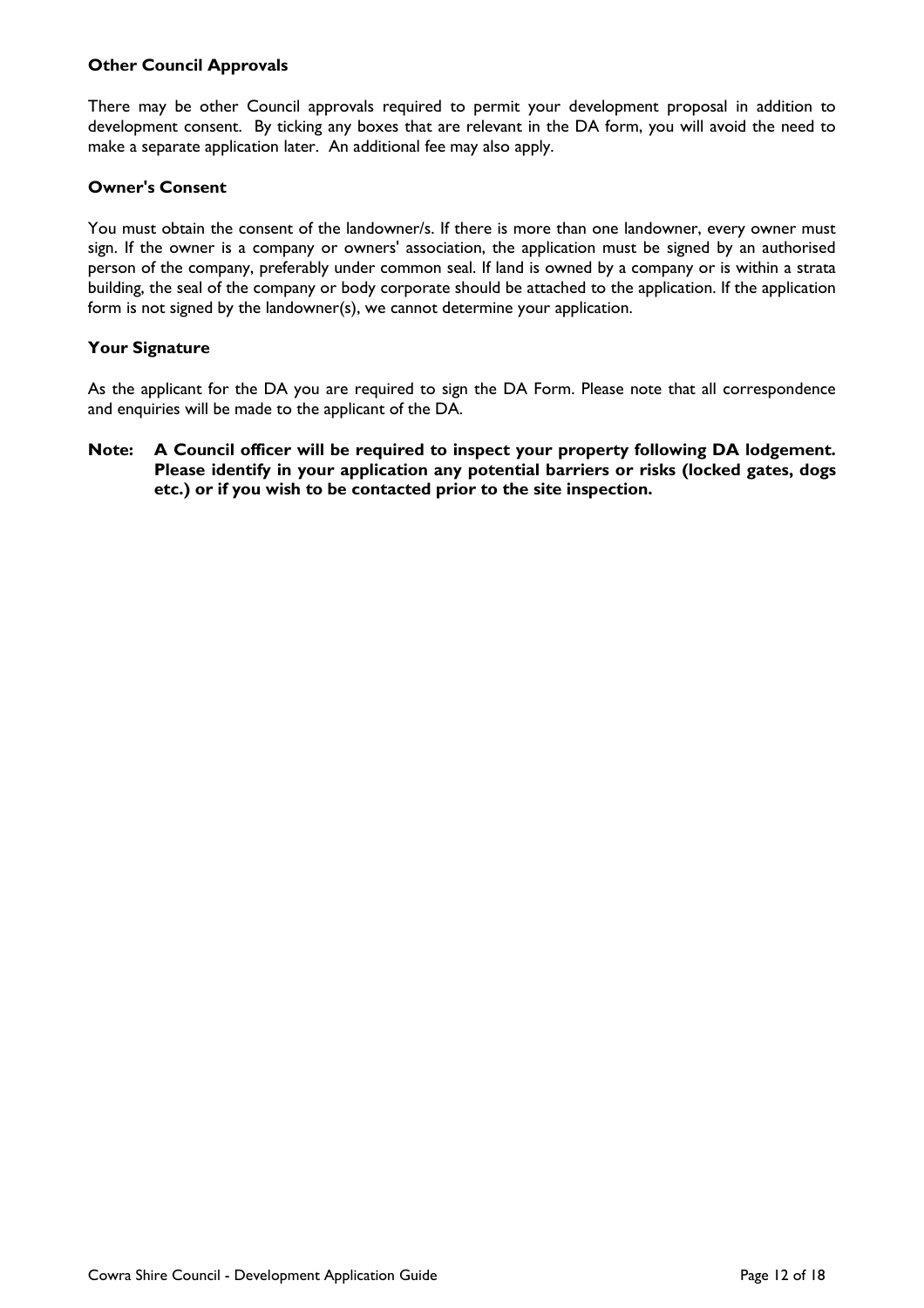## **Step 5 – Properly Lodge the Application**

#### **DA Guide**

At the end of this DA Guide is a checklist that must be filled out and submitted with your DA. The checklist is designed to confirm that you have completed all necessary steps and included all necessary information to process your DA.

Please ensure the checklist is completed before you lodge your DA.

#### **How to lodge your application**

Send your application form, plans, statement of environmental effects, fees and complete DA checklist to us by mail, or courier. Please ensure that all the necessary information as identified in the DA Guide and the associated DA checklist is submitted. You can also lodge your application in person at Council's Customer Service Centre between the hours of 8.30am and 4.30pm.

If your application is incomplete, it will not be accepted and will be returned to you with your payment. Don't forget to:

- ₩ Complete the DA checklist;
- 4 Include all plans and supporting documents;
- $\frac{1}{4}$ Obtain the landowner's consent;
- Sign the application form;
- 4 Pay the relevant DA fees; and
- d. Pay the Building Industry Long Service Levy (if applicable).

Check that your Development Application Includes:

- 4 All relevant plans;
- ++++++ Statement of Environmental Effects;
- Completed DA Form;
- Landowner's signatures;
- Applicant's signature;
- Application fees;
- Long Service Levy (if applicable); and
- d. BASIX certificate (if applicable).

#### **Fees**

Fees are calculated on a scale based on the estimated cost of development (or the number of lots in the case of subdivision). Telephone Council's Department - Environmental Services on (02) 6340 2040 if you need help with calculating the DA fee.

#### **Long Service Levy**

If your proposal involves building work with a value exceeding \$24,999, you need to pay the Building Industry Long Service Levy. You can pay this with your DA fee.

#### **Payment Options**

Cheque - Make cheques payable to 'Cowra Shire Council' Cash and EFTPOS - Only for applications lodged in person. Credit - Bankcard, Mastercard, Visa can be taken over the phone (once application has been received)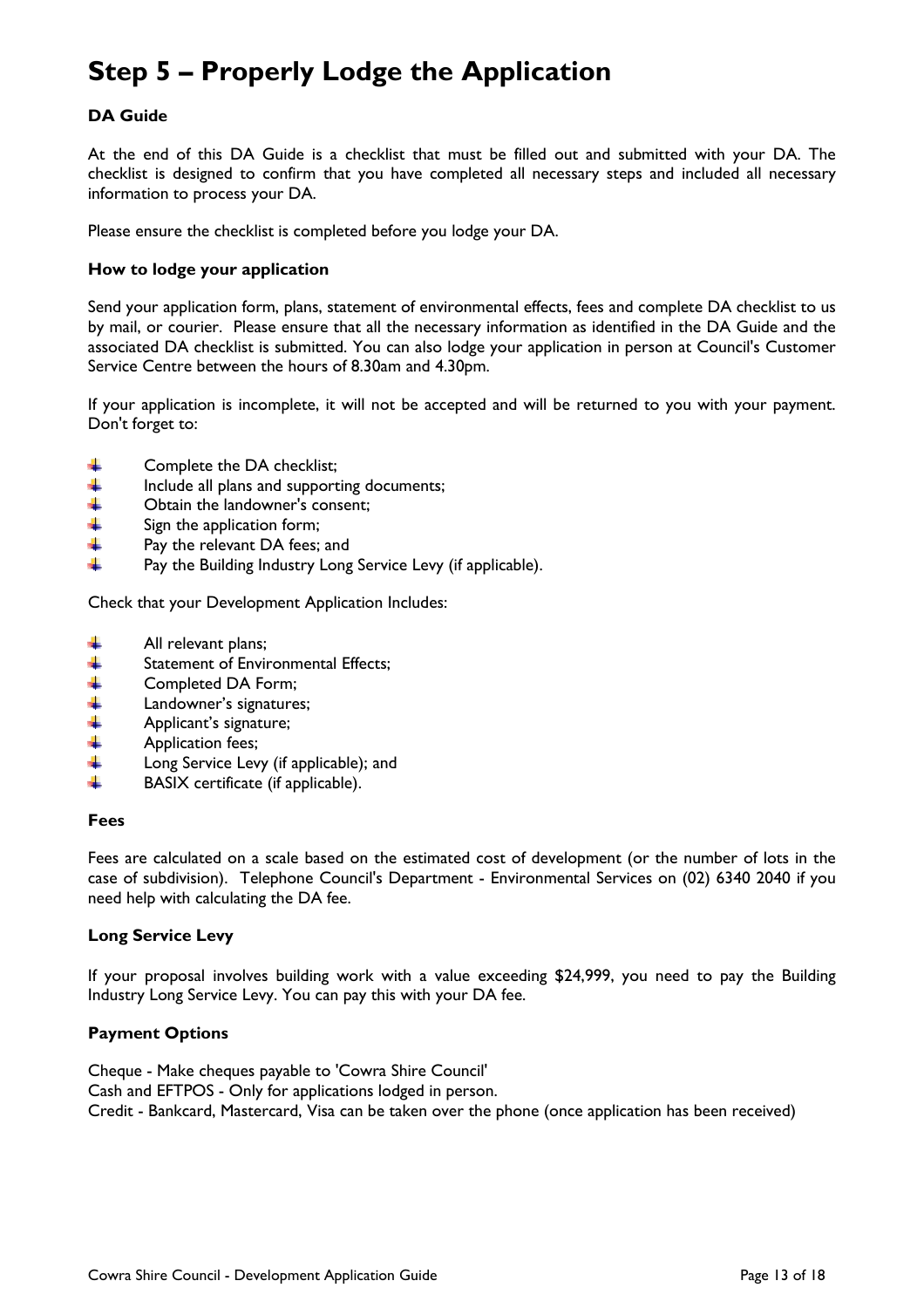## **After you Lodge your Application**

#### **Acknowledgement**

Upon receipt of your DA we will write to you and acknowledge that we have received your application and provide you with the application details, including the registered DA number.

#### **More Information**

As a result of a preliminary assessment of your application, we may need more information about your development proposal. If we do, we will request this by telephone, fax or email as soon as possible after receiving the application. We will also send you a letter to confirm our request.

#### **Public Notification**

Most development applications are neighbour notified and some are advertised to enable interested persons to submit comments to the Council. The minimum submission period is generally 21 days, but some Development Applications are advertised for longer periods of 30 days or more.

#### **Assessment Process**

After the completion of the notification period Council's assessment officer will assess your application. This process will take account of all advertising statutory requirements, Council's adopted codes and policies and any submissions that may have been received. Development Applications that comply with all relevant standards are generally determined by a delegated assessment officer. Applications that don't comply with development standards or that have received significant objections or that are of a contentious nature, or that involve Council interests are referred to Council for determination. Council Meetings take place once per month. If your application is to be considered by Council a letter will be sent to you detailing the operation of the Council Meeting.

#### **Notice of Determination**

After your application has been determined you will receive a 'Notice of Determination of Development Application'. The notice will tell you whether we have approved or refused your application. If your application is approved, the notice will give details of any conditions of consent, and the reasons for those conditions. It will also tell you when the consent becomes effective, and when it will lapse. The approval notice will also explain your right of appeal to the Land and Environment Court.

If your application is refused, the notice will give the reasons for refusal. The Notice will also explain your right of appeal to the Land and Environment Court.

#### **Conditions of Consent**

If your DA is approved, then you must ensure that the development is carried out in accordance with any relevant conditions. You cannot alter or vary the development (or the way in which it operates) unless the terms of the consent are modified. To do this, you must make an application to modify the consent. An additional fee applies.

#### **Section 94 Contributions**

Your notice of determination may include a 'Section 94 or Section 94A Contribution'. This is a condition requiring a payment towards the capital cost of providing community facilities such as public open space, car parking etc.

Section 94 and 94A Contributions are determined in accordance with the relevant Contributions Plan. This sets out the circumstances in which a contribution can be imposed, the formulae for calculating contributions, and the programme of works on which the funds will be spent. You can view or obtain a copy of the relevant Contributions Plan at the Council's Customer Service Centre. All Section 94 and 94A Contributions are paid into a special account.

#### **Other Certificates**

If your proposal involves building or subdivision work, you will need to obtain a Construction Certificate. You can apply for this either to the Council, or to an accredited certifier. You must also appoint a 'principal certifying authority' and notify Council in writing before you start any construction work.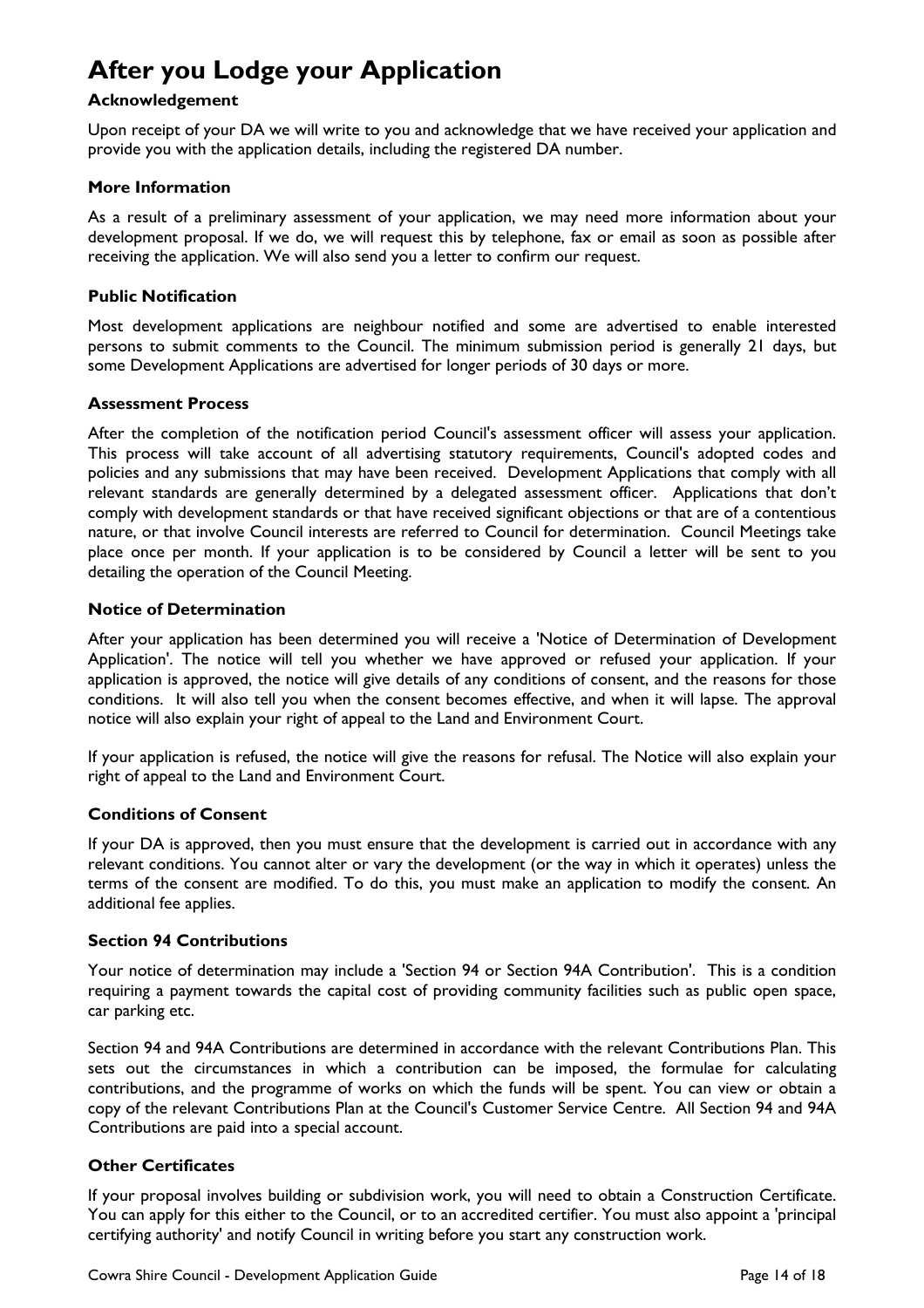## **What to do if you Disagree with your Notice of Determination**

If you are dissatisfied with the determination of your DA, contact us immediately so we can clarify issues and discuss your options. Options available to you include:

#### **Review of Determination of your DA**

You must complete an application form and pay an additional fee if you seek a review of your proposal.

#### **Application to Modify a Development Consent**

This may be appropriate if you disagree with particular conditions of consent or decide to amend certain aspects of the proposal. You must complete an application form and attach a written justification for the proposed modification and plans indicating proposed modifications or changes. You must also pay an application fee.

#### **Appeal to the Land and Environment Court**

If you are dissatisfied with your notice of determination you can appeal to the Land and Environment Court within 12 months of the day on which you received your notice of Determination.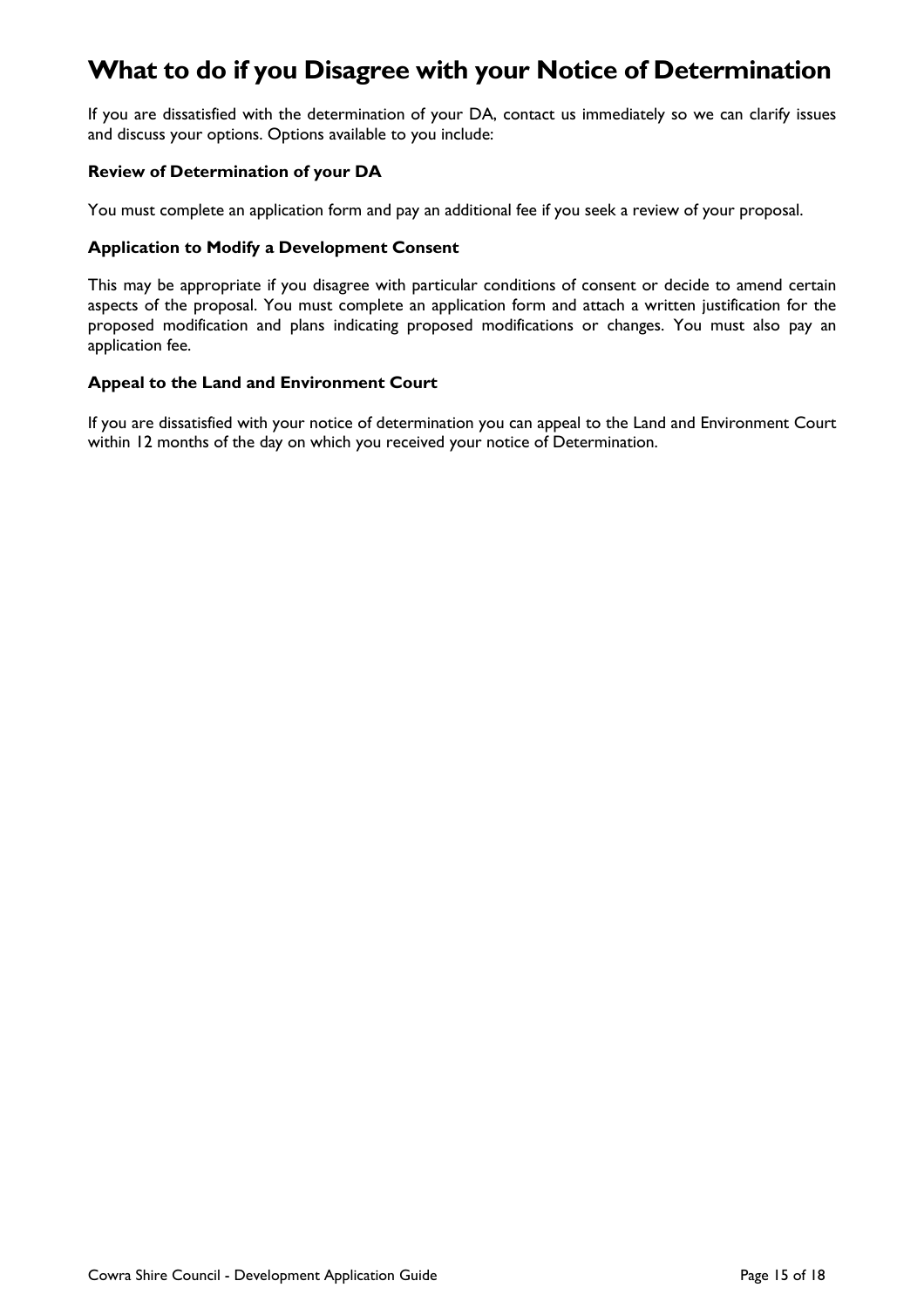

Cowra Shire Council Private Bag 342 Cowra NSW 2794

Phone: 02 6340 2000 Fax: 02 6340 2011 [council@cowra.nsw.gov.au](mailto:council@cowra.nsw.gov.au) [www.cowracouncil.com.au](http://www.cowracouncil.com.au/)

## Development Application Checklist

Your Development Application must contain the following information:

| <b>Requirements</b>                                                                                                                                                 | <b>Provided</b> | <b>Not Provided</b> | N/A | <b>Comments</b> |
|---------------------------------------------------------------------------------------------------------------------------------------------------------------------|-----------------|---------------------|-----|-----------------|
| Name and address of the applicant                                                                                                                                   |                 |                     |     |                 |
| Description of the development to be<br>carried out                                                                                                                 |                 |                     |     |                 |
| Address and formal particulars of title of<br>the land on which the development is to<br>be carried out.                                                            |                 |                     |     |                 |
| An indication as to whether the<br>development is likely to significantly affect<br>threatened species, populations or<br>ecological communities, or their habitats |                 |                     |     |                 |
| Estimated cost of the development and<br>supporting documentation                                                                                                   |                 |                     |     |                 |
| Evidence that the owner of the land<br>consents to the application, but only if the<br>application is made by a person other than<br>the owner                      |                 |                     |     |                 |
| A list of the documents accompanying the<br>application                                                                                                             |                 |                     |     |                 |
| Identify any barriers or risks to the<br>Council officer conducting site inspection<br>(e.g. locked gates, dogs)                                                    |                 |                     |     |                 |

*Checklist continued over page*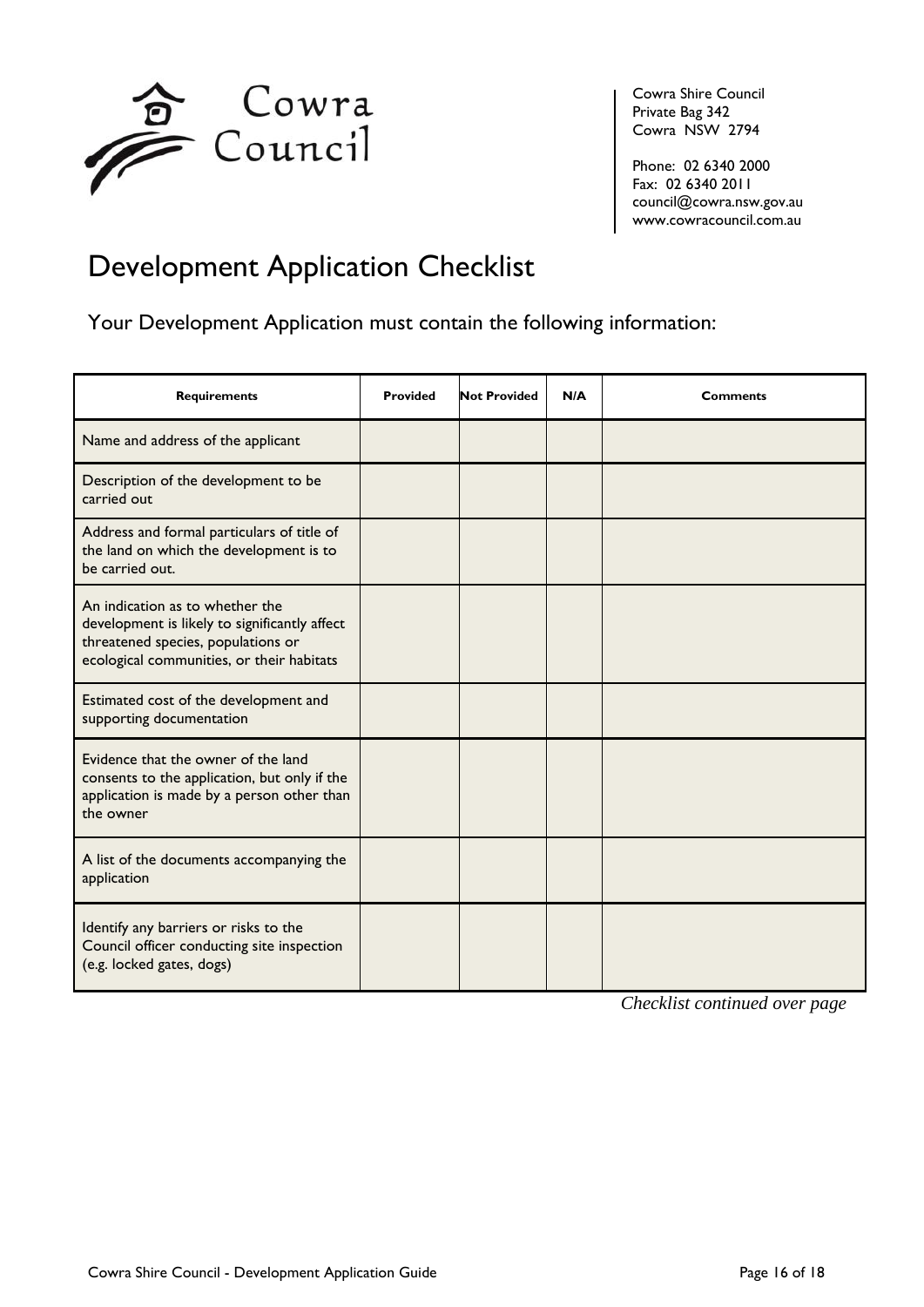## Your Development Application must include the following documents:

| <b>Requirements</b>                                                                                                                                                                                                                                                                                                       | <b>Provided</b> | <b>Not Provided</b> | N/A | <b>Comments</b> |
|---------------------------------------------------------------------------------------------------------------------------------------------------------------------------------------------------------------------------------------------------------------------------------------------------------------------------|-----------------|---------------------|-----|-----------------|
| A site and site analysis plan of the land<br>showing the following:                                                                                                                                                                                                                                                       |                 |                     |     |                 |
| • the location, boundary dimensions, site<br>area and north point of the land, existing<br>vegetation and trees on the land                                                                                                                                                                                               |                 |                     |     |                 |
| • the location and uses of existing<br>buildings on the land                                                                                                                                                                                                                                                              |                 |                     |     |                 |
| • existing levels of the land in relation to<br>buildings and roads                                                                                                                                                                                                                                                       |                 |                     |     |                 |
| • the location and uses of buildings on<br>sites adjoining the land                                                                                                                                                                                                                                                       |                 |                     |     |                 |
| A plan of the development including the<br>following:                                                                                                                                                                                                                                                                     |                 |                     |     |                 |
| • the location of any proposed buildings<br>or works in relation to the land's<br>boundaries and adjoining development                                                                                                                                                                                                    |                 |                     |     |                 |
| • floor plans of any proposed buildings<br>showing layout, partitioning, room sizes<br>and intended uses of each part of the<br>building                                                                                                                                                                                  |                 |                     |     |                 |
| · elevations and sections showing<br>proposed external finishes and heights of<br>proposed buildings                                                                                                                                                                                                                      |                 |                     |     |                 |
| • proposed finished levels of the land in<br>relation to existing and proposed<br>buildings and roads                                                                                                                                                                                                                     |                 |                     |     |                 |
| · proposed parking arrangements, entry<br>and exit points for vehicles, and<br>provision for movement of vehicles<br>within the site (including dimensions<br>where appropriate)                                                                                                                                          |                 |                     |     |                 |
| • proposed landscaping and treatment of<br>the land                                                                                                                                                                                                                                                                       |                 |                     |     |                 |
| • proposed methods of draining the land                                                                                                                                                                                                                                                                                   |                 |                     |     |                 |
| • All matters which may be required to be<br>shown on the plans by the BASIX<br>certificate for the development                                                                                                                                                                                                           |                 |                     |     |                 |
| A BASIX Certificate for all new dwelling-<br>houses and dwelling-house extension and<br>alterations valued at \$50,000 or more and<br>Swimming Pools with a capacity of 40<br>000L or more.<br>(BASIX certificates must have been issued no earlier<br>than 3 months before the date on which the application<br>is made) |                 |                     |     |                 |
| A Statement of Environmental Effects (in<br>the case of development other than<br>Designated Development or State<br>Significant Development) indicating:                                                                                                                                                                 |                 |                     |     |                 |
| • the environmental impacts of the<br>development                                                                                                                                                                                                                                                                         |                 |                     |     |                 |
| • how the environmental impacts of the<br>development have been identified                                                                                                                                                                                                                                                |                 |                     |     |                 |
| • the steps to be taken to protect the<br>environment or to lessen the expected<br>harm to the environment                                                                                                                                                                                                                |                 |                     |     |                 |

*Checklist continued over page*